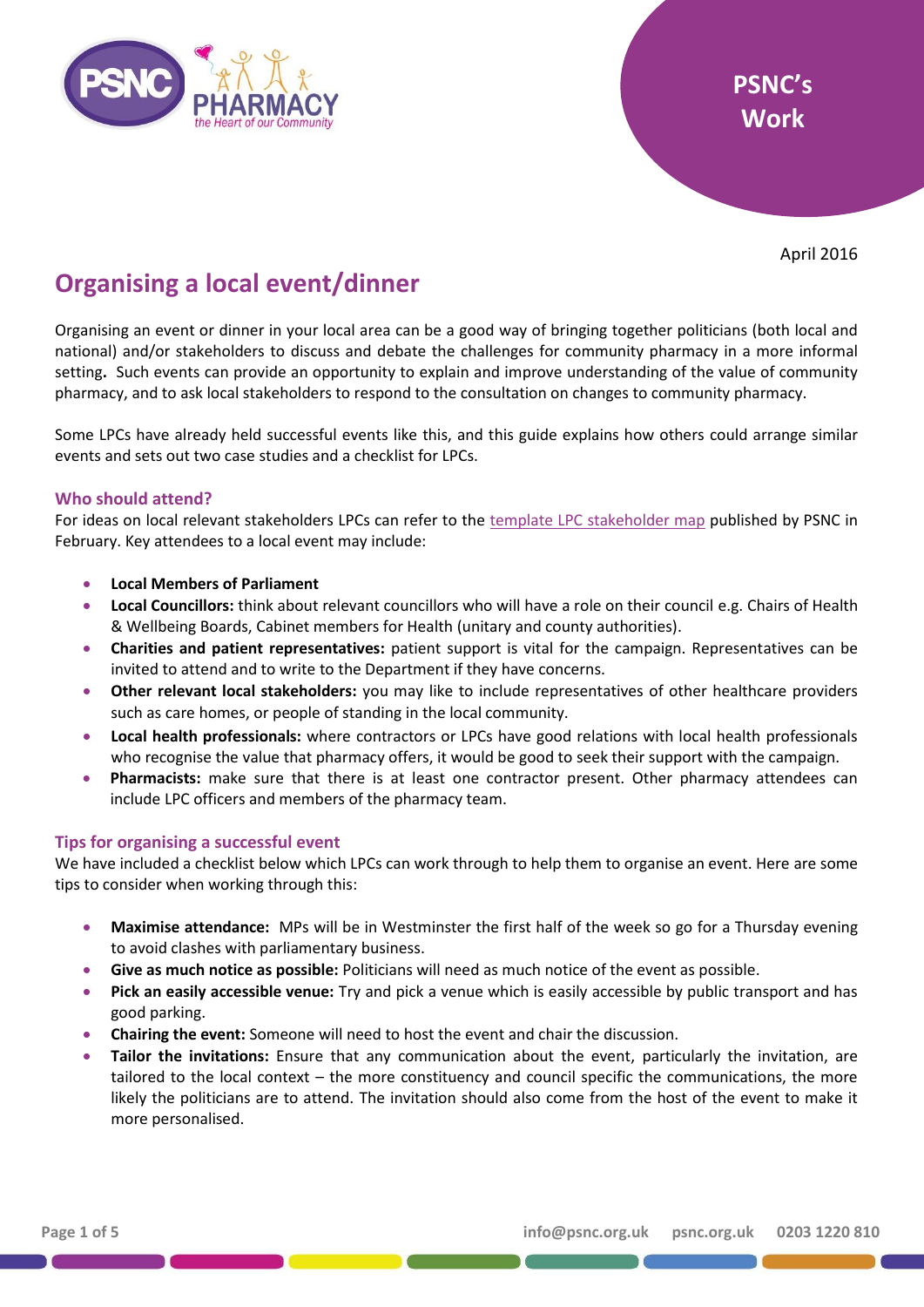

#### **Event format**

- Think about your audience when picking a format. A roundtable meeting suggests a more formal agenda, focused on discussing the issues. A dinner gives you a captive audience in a less formal setting, but is a greater commitment for attendees. Consider hosting a dinner if you already know your political targets, and have other guests such as local charities.
- Make sure that all your guests know the format in advance, and know how they will be expected to contribute. Will you ask for opening remarks from all participants, or will the chair introduce subjects for discussion? For any event, participants should be supplied with three or four bullet points summarising the issues for debate.

#### **Contacting MPs and councillors**

- Each MP will have a different way of managing their invites but the safest way to ensure your invitation gets through is by sending it to their parliamentary email address – usually the best way of inviting them is through their Westminster office. You can find all the MPs' contact details [here.](http://www.parliament.uk/mps-lords-and-offices/mps/)
- Every council's website will have a 'councillor information' page which will have their individual contact details including email, postal address and telephone number. It is usually better to contact them through their email and home postal addresses rather than sending them to the Town Hall.

A template invitation for your event is available below.

#### **Planning for on the day**

- Think about the agenda for the discussion if it is going to be over dinner try and keep it focused around a single topic to ensure there is a good discussion and some conclusions can be drawn.
- Put together a seating plan and make sure that the chair has a copy to ensure that they involve everyone in the discussion and know who is expert in which areas.
- The chair/host of the event should ensure that everyone can be involved in the discussion and at the end should make some concluding remarks.
- Make sure someone is there to make a note of the discussion and capture any agreed follow up actions.

#### **Actions following the event**

The event shouldn't be a one-off but the start of a longer term relationship and dialogue. There are a number of things you can do to make sure this happens:

- Send a thank you email following on from the event but use it to reiterate some of the key issues raised and highlight any actions that were agreed.
- Offer a follow up meeting to discuss any issues in more detail.

#### **Costs**

Costs should be modest. Indeed, local councillors in particular may have reservations about accepting lavish hospitality.

Costs could include:

- Venue
- Catering
- Any printing (briefings, name badges)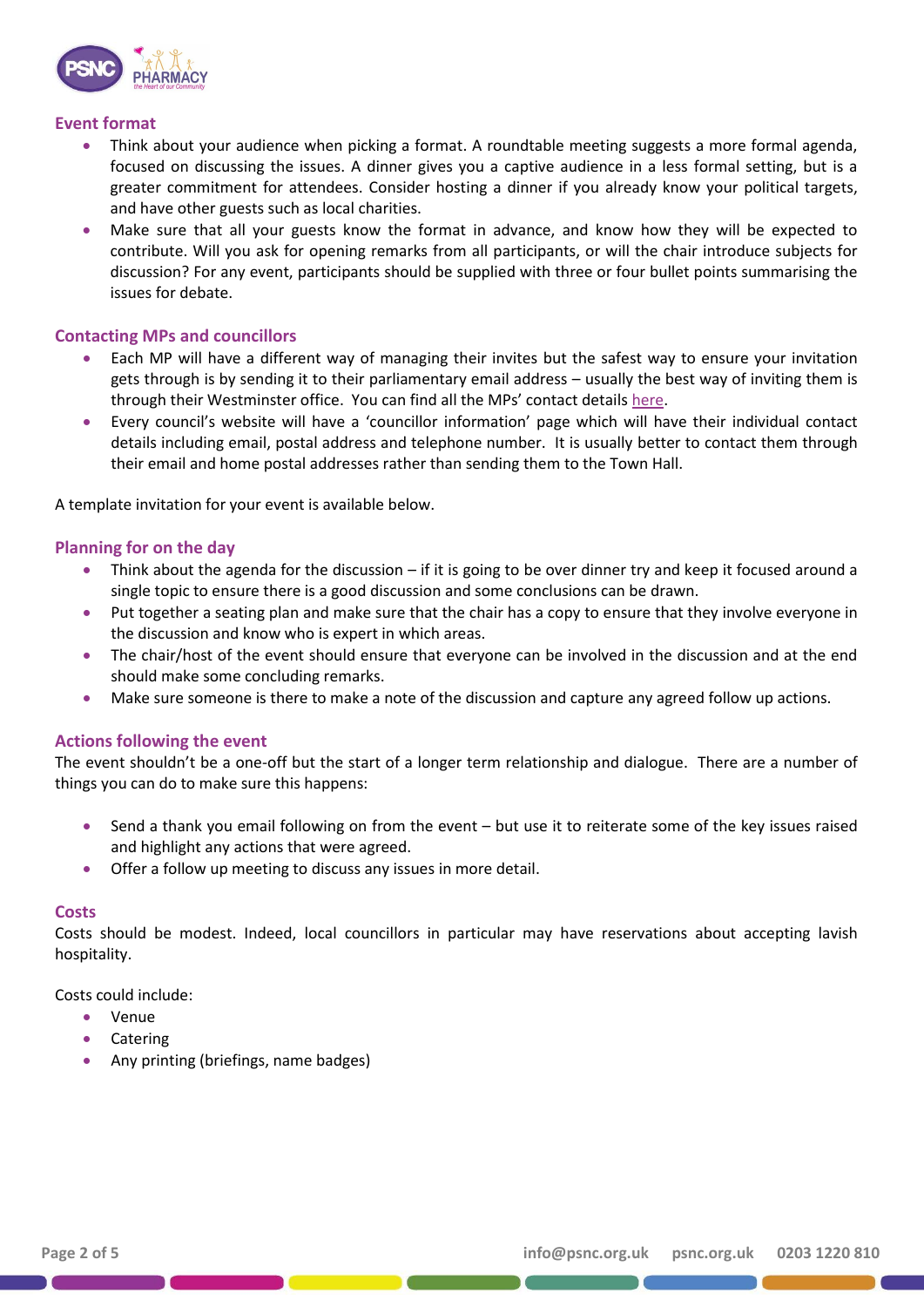

### **Examples of working with others**

#### **1. Hampshire and Isle of Wight LPC and their local MPs**

On Monday 14th March, Hampshire and Isle of Wight LPC held a dinner meeting at Westminster with six of their local MPs. They had hoped for more attendees, but Parliamentary business taking place elsewhere in the House on the same evening kept the numbers down.

LPC Chief Officer Paul Bennett commented that those who did attend were very engaged and the LPC were successfully able to get across the key campaign messages to feed back to the Government. The meeting also led to MP for Meon Valley George Hollingbery offering to host an additional dinner at a later date at his own expense; the LPC are currently pursuing this opportunity.

Overall, Paul reported that the Committee were extremely pleased with the outcomes and believe that it is something that may be useful to do again in the future.

#### **2. North Staffordshire and Stoke LPC and their local council**

Stoke-on-Trent City Council wrote to North Staffordshire and Stoke LPC, as well as other stakeholders, inviting them to attend a council meeting in which they would be discussing the consultation on the future of community pharmacy. The council said they were keen to consider the impact of the document and how it will affect local health priorities.

Raj Morjaria, LPC member and PSNC Regional Representative for the West Midlands, attended the meeting and arranged for local pharmacy contractor John Ledger and Stoke-on-Trent South MP Rob Flello to join him. Raj reported that the meeting was very productive, leading to Rob Flello MP agreeing to submit Parliamentary Questions to the Government and propose an Early Day Motion (a motion for a Parliamentary debate which other MPs can sign up to in order to draw attention to a cause).

It was recognised that there was a lack of awareness of the issues among the general public and if they were more informed community pharmacy would have much more support. Rob Flello MP suggested that a card warning that the pharmacy could close be placed in the bags of all medicines dispensed, with a note encouraging the patient to forward the card to their MP.

The MP was also interested in further information about the national coordinated campaign and said he was particularly concerned about whether the Government had considered the costs of patients with no local pharmacy turning to GP practices and A&E for support.

Raj commented that the learnings he took from this are that the LPC need to get local contractors to continue to engage with both the public and other stakeholders (i.e. MP and councillors) and that the LPC itself needs to reach out to other MPs in the area.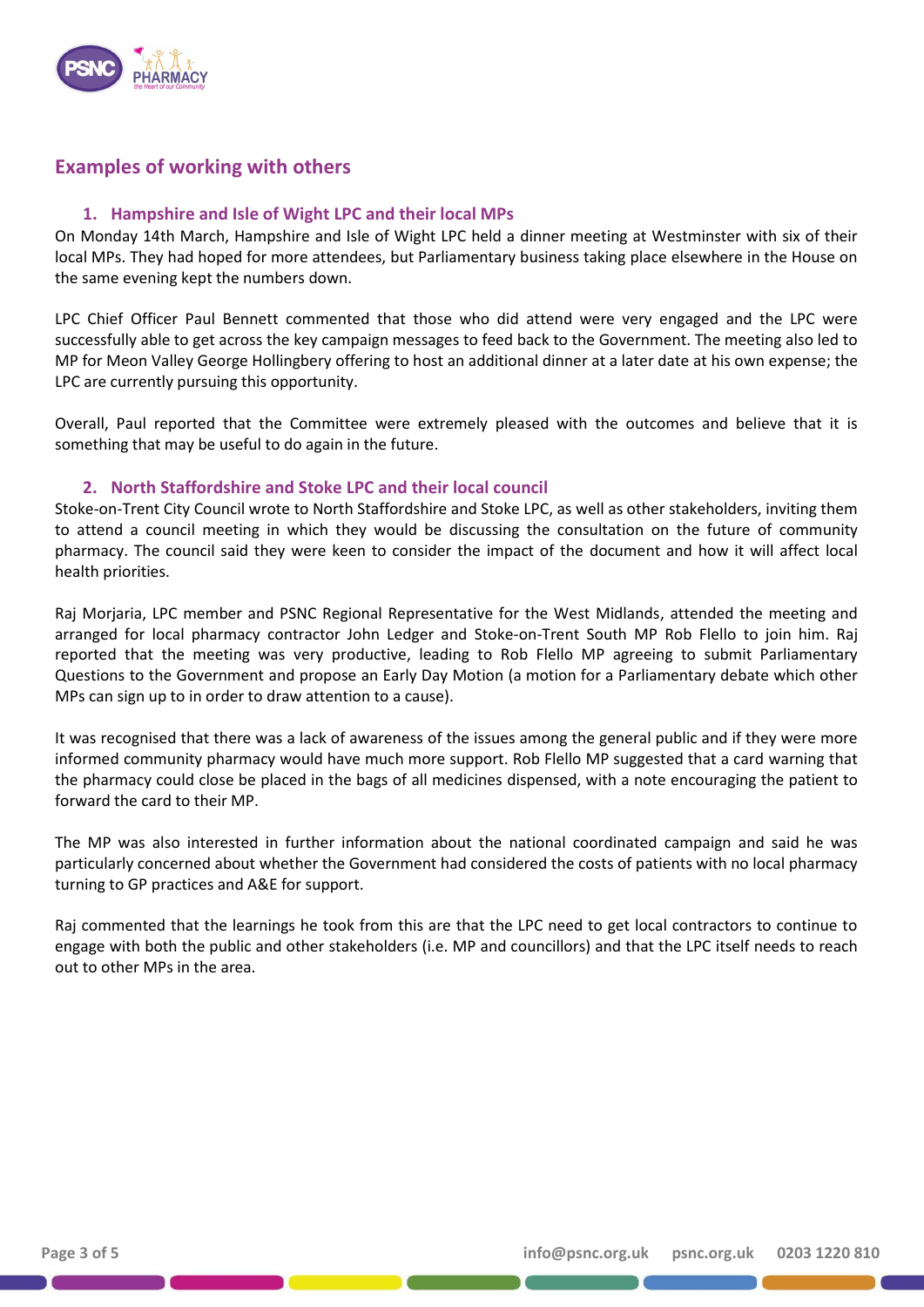

## **Checklist for organising a local stakeholder event**

#### **Where to start:**

Discuss with neighbouring LPCs to see if you can work jointly on the event if possible – this spreads the workload and gives an event with greater impact.

#### **Date and location:**

- Once you have the green light for an event, agree a date this needs to be prior to the consultation ending on 24th May.
- Decide who will steer and coordinate the project.
- Book a venue think how many people you envisage attending on the day and the room layout.
- Depending on the venue costs (and refreshments?), prepare a draft budget see 'Costs' section above.

#### **Setting the agenda:**

- Use the [key campaign messages](http://psnc.org.uk/wp-content/uploads/2013/04/Key-campaign-messages.pdf) as your starting point.
- Think about how you will get the messages across will you use leaflets, patient representative speakers, contractors talking about what they do? Could you use PowerPoints to show case studies on screen? Resources available from PSNC can be found at: [psnc.org.uk/lpccampaignhub](http://psnc.org.uk/lpccampaignhub)
- Approach local pharmacists, patient groups and other stakeholders to speak.
- Agree a draft agenda see 'Event format' and 'Planning for the day' sections above.

#### **Inviting guests:**

- Agree your target audience see 'Who should attend?' section above.
- Send an invitation to your guests  $-$  a template version is copied below.

#### **Admin to carry out before the day:**

- Prepare material for the day event including name badges, PowerPoints and leaflets.
- Think about staffing on the day.
- Confirm arrangements with the venue.
- Discuss with LPC members to plan who will look after particular guests that you would like to influence and the messages you want to convey.

#### **After the event:**

- Create a follow up plan and confirm any agreed actions with attendees. A report can also be written.
- Consider publicity write a press release to send to local media, perhaps including photos and linking to a video of the event?

LPCs can contact PSNC or public affairs agency Luther Pendragon for additional support.